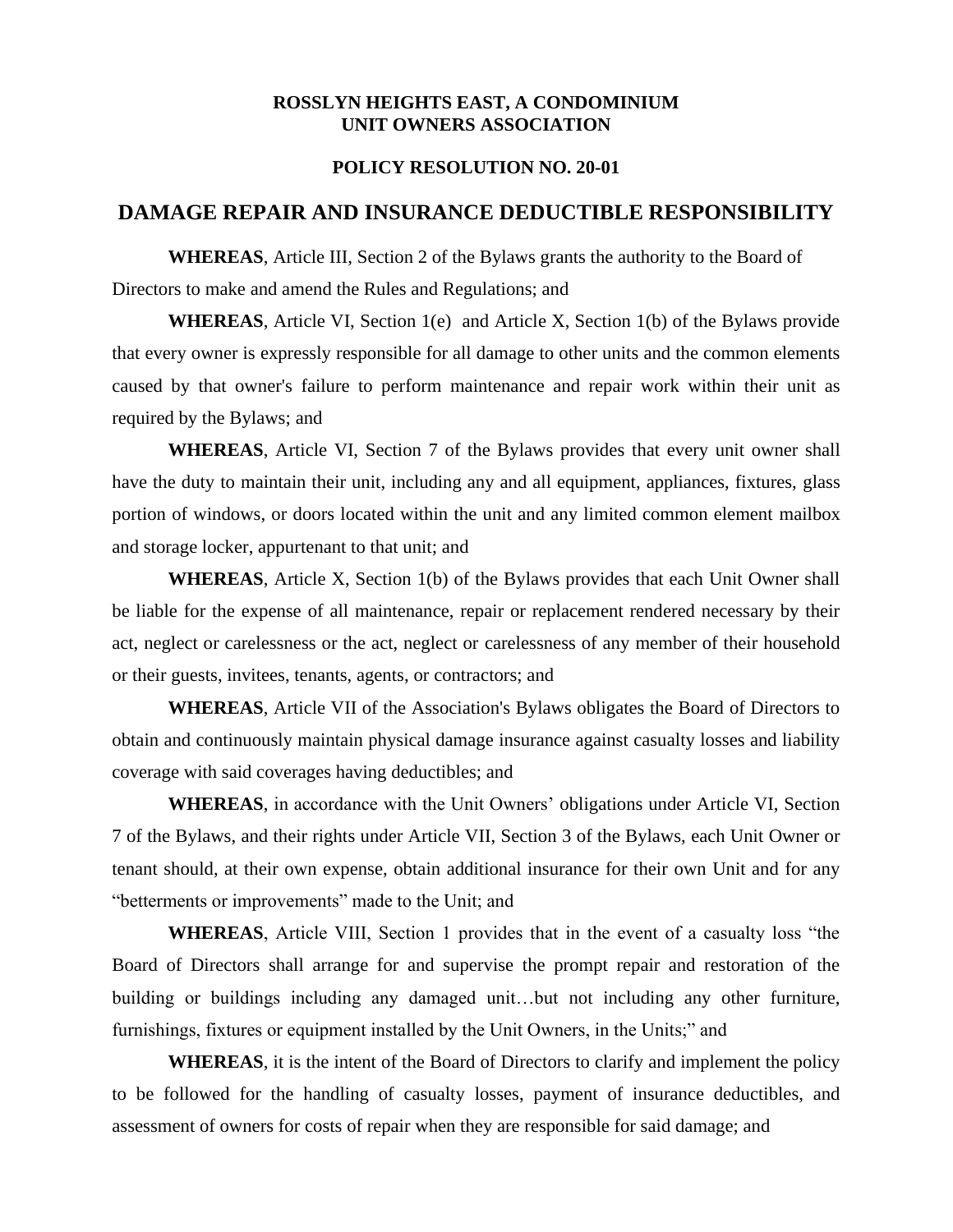**WHEREAS,** in order to avoid time-consuming and expensive disputes over responsibility for repair and for payment of the costs of repairs to common elements or units or for payment of the insurance deductible amount in cases of casualty loss or damage (or for the costs of repairing the common elements or other units in cases where loss or damage originated in a unit but is not covered by insurance or is less than the amount of the insurance deductible), the Board of Directors of the Association deems it necessary to establish a policy for assessment of the cost of the aforementioned repair or deductible expenses against any unit owner whose act, neglect or carelessness caused said loss or damage.

**NOW, THEREFORE, IT IS HEREBY RESOLVED THAT** the Board by the Condominium Act, the Bylaws and this Resolution duly adopts the following policies and regulations:

1. General Responsibility for Repairs and Restoration. In the event of a casualty loss, including, but not limited to, losses caused by fire, leaking pipes, water overflow, drain malfunction, or by roof, building foundation, or exterior building wall defects, the **Association** shall be responsible for the prompt repair and/or restoration of the common elements, or affected unit(s).

- a. Upon discovery of the casualty, affected unit owners must **immediately** notify the Association of the loss and need for repair.
- b. The Association shall arrange for the prompt repairs and/or any remediation necessitated by the casualty. Unit owners may make recommendations to the Association but are not authorized to engage contractors and/or incur financial obligations on behalf of the Association.
- c. In the event the Association is notified of a casualty after the unit has been repaired or restored, and the Association was not given the opportunity to inspect the damages and/or determine the scope of work, the Association may not be responsible for the reimbursement of costs and/or the quality or workmanship of the completed work. The Association's Board of Directors shall have thirty (30) days to review the invoices and request for reimbursement to determine, in its sole discretion, how much, if any, the Association is responsible to reimburse the requesting unit owner.

2. Responsibility for Costs Determined by Board. If loss or damage to a unit(s) or the common elements results from a condition originating in a Unit, the Board, by a majority vote, will determine whether the loss or damage occurred due to the act, neglect or carelessness for which such Unit's owner is responsible (including the act, neglect or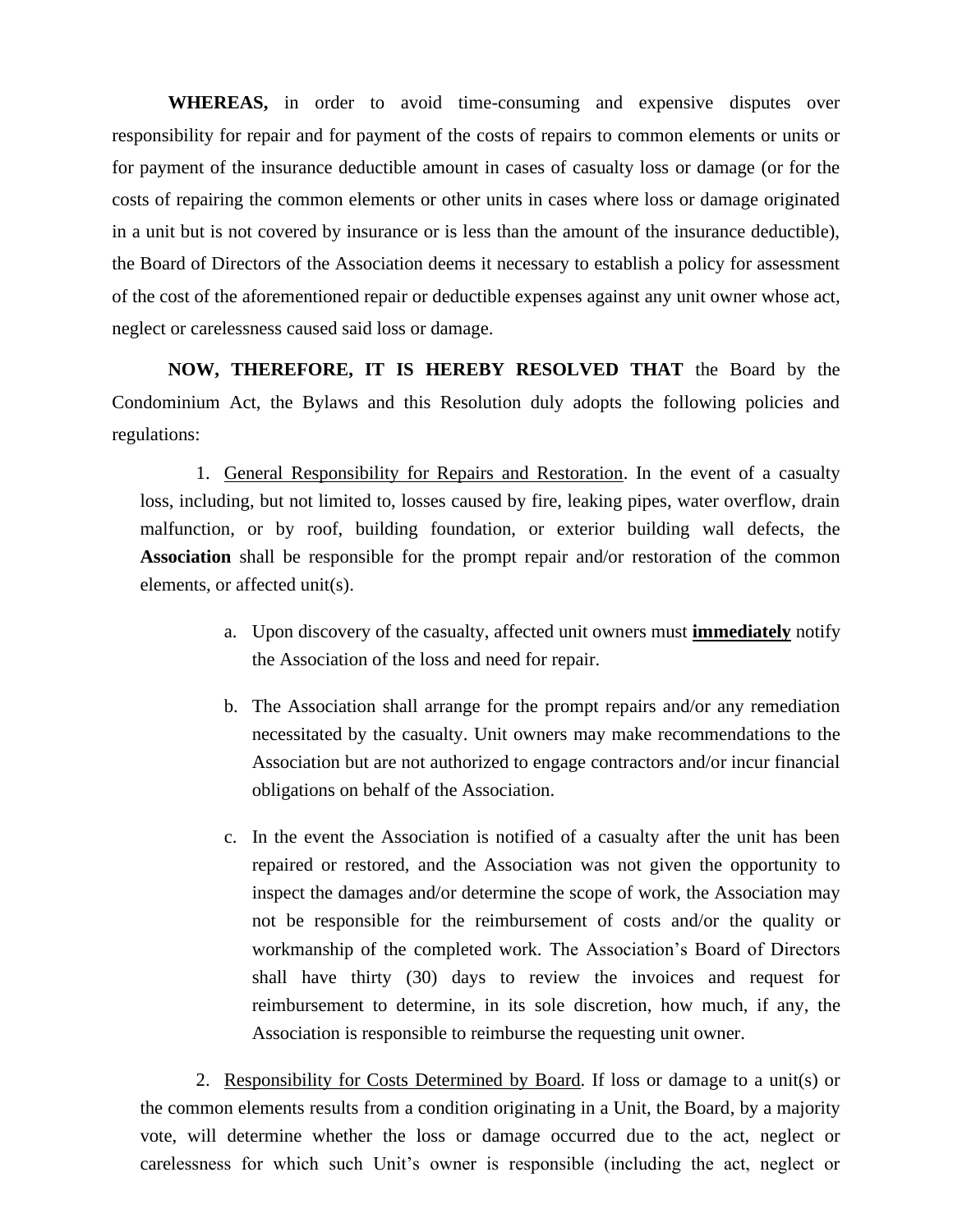carelessness of the Unit Owner or any member of such Unit Owner's household or such Unit Owner's guests, invitees, tenants, agents, or contractors).

3. Board's Discretion; Standard. The determination as to whether the loss or damage to other unit(s) or the common elements arose as a result of an act, neglect or carelessness will be made by the Board of Directors in its sole discretion. The Board may in its discretion determine, among others*,* that a failure by the Unit Owner (or the Unit Owner's tenant or household members) to maintain the unit and its related components, equipment, appliances, and appurtenances in good order, condition and repair constitutes an act, neglect or carelessness for which responsibility may be imposed. If the Board finds that said loss or damage resulted from the act, neglect or carelessness for which the Unit Owner is responsible, the Board shall provide a brief explanation as to what action or inaction by the Unit Owner (or others for which the Unit Owner is responsible) was the basis for the Board's finding.

4. Responsibility for Deductible in Insured Losses. If the loss or damage to other unit(s) or common elements is determined by the Board to be the responsibility of the Unit Owner as noted above and is also a casualty loss covered by the proceeds of the Master Policy of insurance, said Unit Owner shall be responsible for payment of the insurance deductible. The deductible cost shall constitute an assessment against the Unit Owner's unit. If the Unit Owner fails to pay the deductible, then the deductible cost shall be charged to the Unit as an assessment for which the Association shall have a lien and shall be otherwise collected as an assessment.

5. Board Discretion to Self-Insure. To reduce the number of claims on the Association's insurance policy, it is within the Board's discretion to self-insure any covered casualty loss in which the estimated cost of repair is close to the cost of the Association's policy deductible. In the event the Board elects to self-insure a covered loss that narrowly exceeds the amount of the Association's deductible and determines that the loss was the result of the act, neglect, or failure to maintain, by the Unit Owner, the Unit Owner may be held responsible for the costs of repair up to the amount of the Association's policy deductible.

6. Insured Losses Caused by Multiple Owners. To the extent that the need for maintenance, repair or replacement under an insured loss arises as a result of the act, neglect or carelessness of several persons or entities, the cost of the deductible may either be charged against one of such persons or entities or equitably apportioned by the Board against all responsible persons or entities. The responsible Unit Owners shall be jointly and severally liable for the insurance deductible, and such expense shall constitute an assessment against their units. If an Owner fails to pay the deductible, then the deductible cost shall be charged